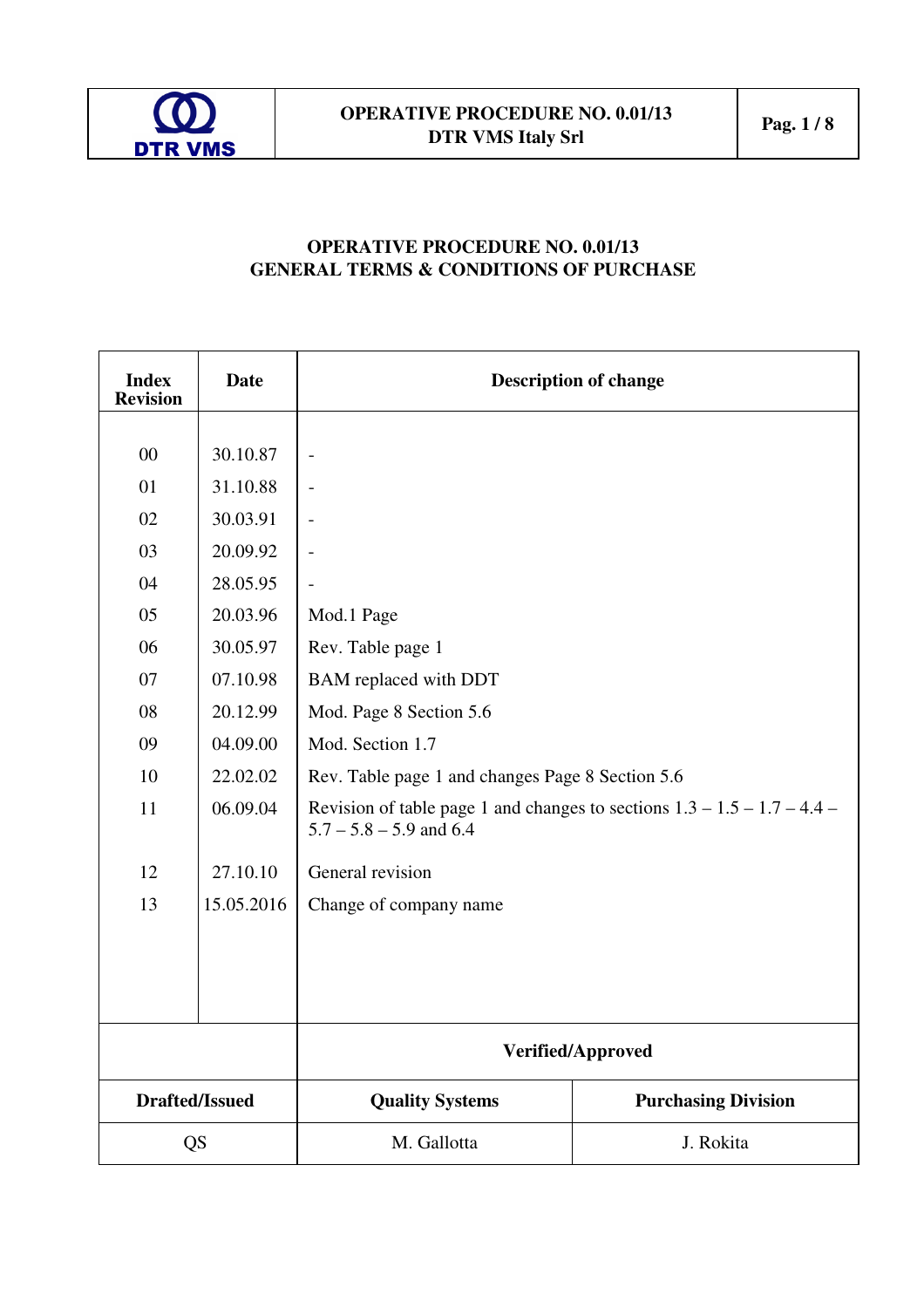

The purpose of this procedure is to clearly define the Terms and Conditions, including the terms of payment and links to General Accounting.

The following terms and conditions apply to all orders placed by DTR VMS S.r.l. (DTR) with the Supplier.

### **1) GENERAL INFORMATION**

- 1.1 The contractual relationship resulting from completion of the order is governed by these general terms and conditions and any other conditions of the general and special specifications relating to the order, of which the Supplier has been informed. Variations and other conditions will only be valid if agreed in writing.
- 1.2- The order and/or its performance are not transferable by the Supplier, not even partially.
- 1.3 The Court of Brescia shall have jurisdiction over any disputes and the laws of Italy shall apply. DTR may file legal proceedings against the Supplier in the courts of the place where the companies of the DTR Group that placed the order are based.
- 1.4- The Supplier agrees not to publicise its relations with DTR and to treat as confidential all the technical, commercial and other information, which it may receive in connection with the order.
- 1.5- DTR may terminate the contract by giving written notice, if circumstances arise that prevent the Supplier from fulfilling its contractual obligations correctly or in the event of bankruptcy or other insolvency proceedings against the Supplier's company, or if the Supplier's company is sold or placed into liquidation.
- 1.6- Any action or repeated action by either Party, which does not correspond to one or more conditions of these Terms and Conditions, shall not prejudice the right of the other Party to demand fulfilment of such conditions at any time.
- 1.7- The term "item" refers to the materials, raw materials, components and systems used in manufacturing the products belonging to any Plant or Product Line of the DTR Group, including plant, machinery and systems.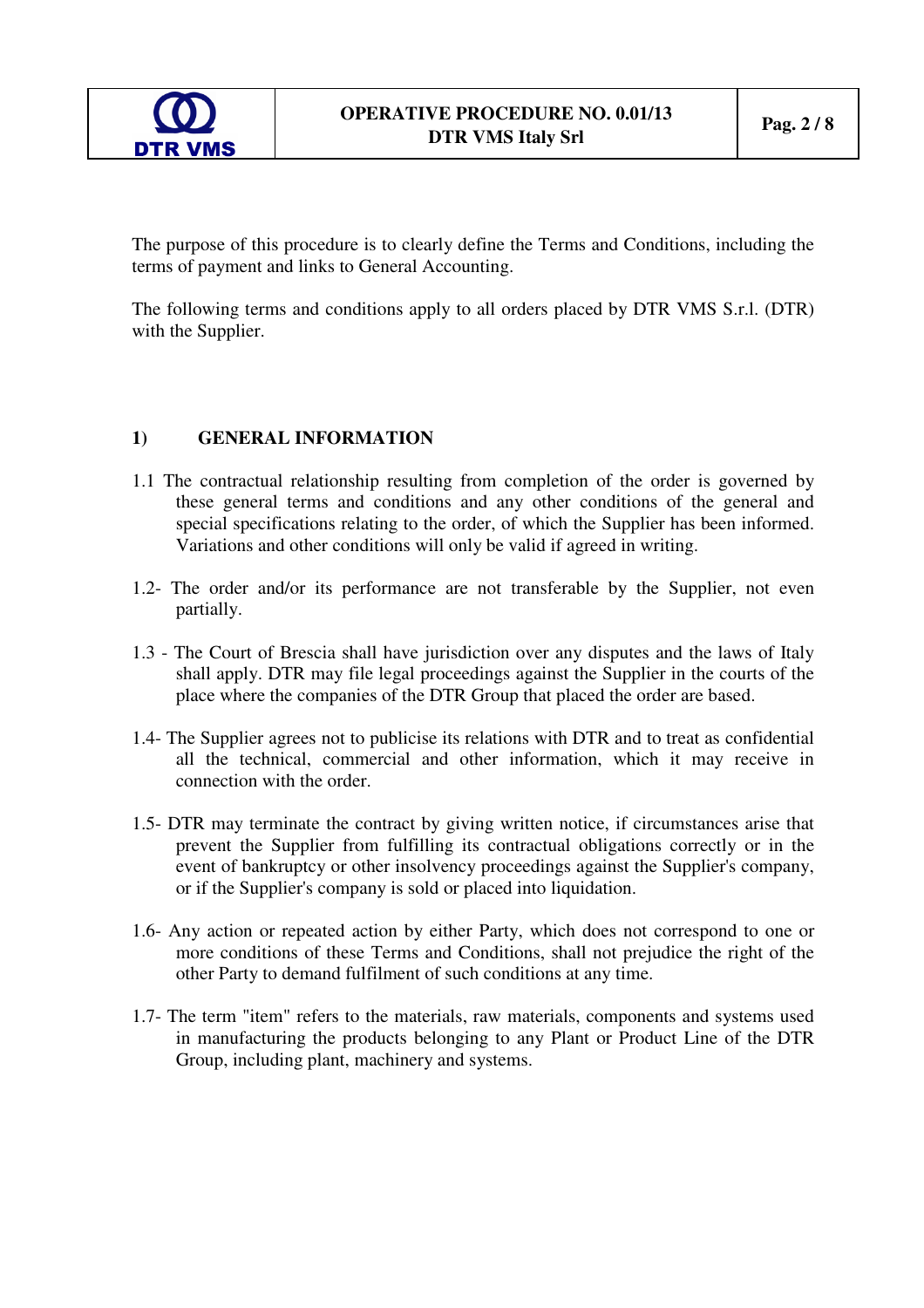

# **2) TECHNICAL INFORMATION AND INDUSTRIAL PROPERTY**

- 2.1 Any technical information (including any technical or technological information or documents, as well as models or samples) provided to the Supplier or made available by DTR for the design, testing, development or production of an "item", or of prototypes or tools, is the exclusive property of DTR and may only be used to fulfil DTR orders. The Supplier must, even after termination of the supply contract:
	- a) Keep such information with the utmost care and confidentiality and return it to DTR upon request.
	- b) Mark the information as property of DTR, refrain from copying it or revealing its contents to a third party; not file for patents or other industrial property rights.
	- c) Not produce or have produced and/or supply to a third party, for any reason, directly or indirectly, for use in production or as parts, items that were designed and produced with the above mentioned technical information.

## **3) SPECIFIC EQUIPMENT AND MATERIALS**

- 3.1 The equipment (gauges, moulds, tools and test equipment) provided by DTR for the fulfilment of the orders remains the exclusive property of DTR. The Supplier shall be liable if the above equipment is lost, destroyed or damaged. The Supplier must:
	- a) Register the equipment and mark it as DTR's property
	- b) Keep and use the equipment with the utmost care and arrange for ordinary maintenance at its own expense.
	- c) Not transfer the equipment outside of its factory unless previously authorised by DTR, unless it is to be sent for repair at a specialised workshop.
	- d) Allow DTR's representatives to check the mode of conservation, use and state of repair of the equipment, during normal hours of work.
	- e) Not transfer the equipment to a third party for any reason and not constitute warranties on it.
	- f) Unless previously authorised by DTR, not to use the equipment or allow it to be used, except to fulfil DTR orders even after termination of the supplies to DTR, and not to produce or sell to a third party for any reason, directly or indirectly, any item designed or produced with the tools, for use in production or as parts.
	- g) Follow the instructions given by DTR with regard to the return, disposal or conservation of the equipment when the contractual supplies for which the equipment was used, are terminated.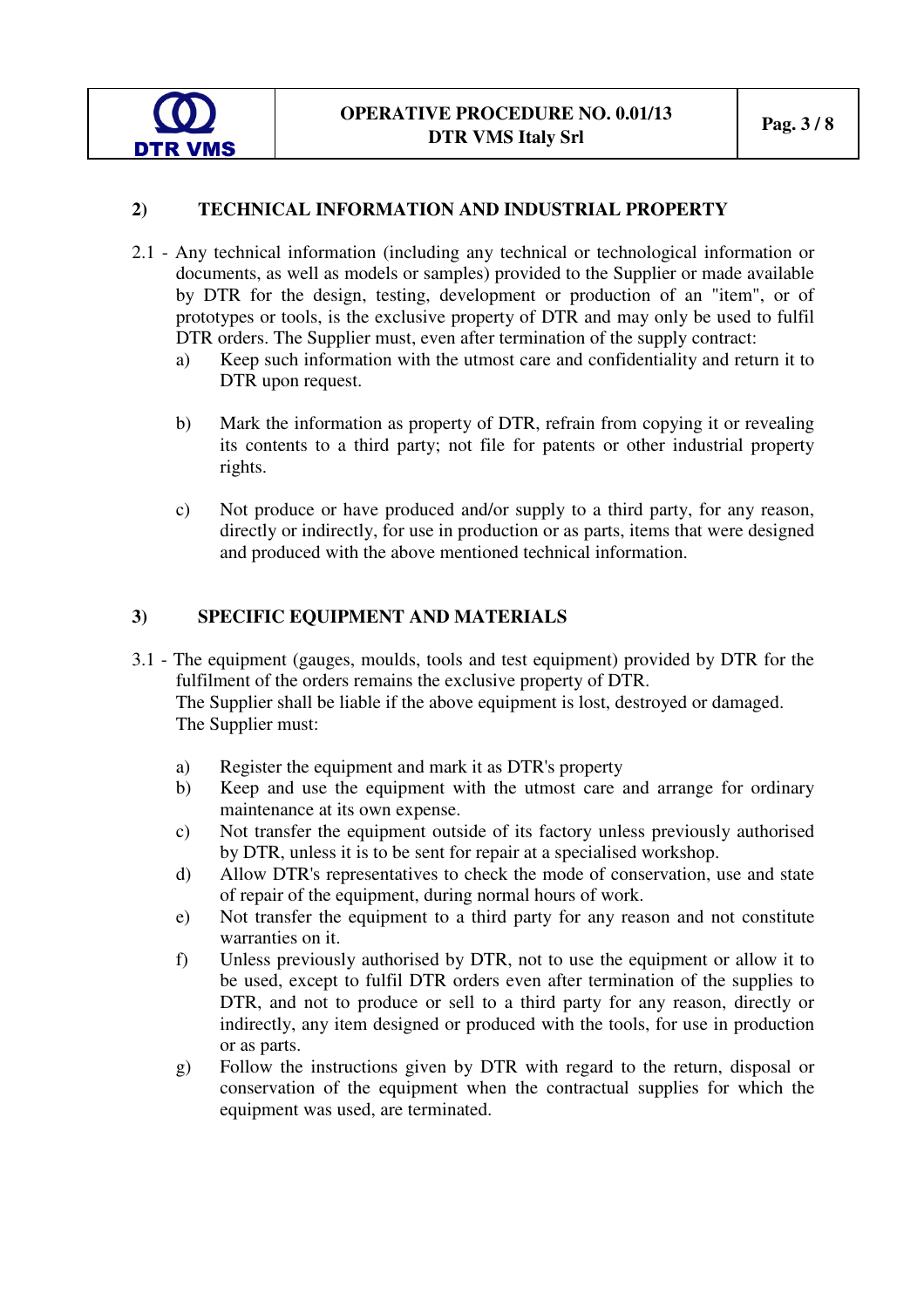

#### **4) CONTAINERS AND PACKAGING**

- 4.1- In order to prevent damage, the Supplier shall deliver the items in suitable packaging, previously agreed with DTR.
- 4.2- If the items are to be delivered in containers owned by DTR, the Supplier will follow the procedure outlined below.
- 4.3- The containers delivered to the User are and shall remain the property of DTR and must be kept by the User with the utmost care, on the production premises of the company or, with the prior written agreement of DTR, in another area.
- 4.4 The items are stored at the risk and peril of the User and therefore the User will be liable for any loss or damage to the devices, even if caused by fortuitous events or any other event beyond its control.
- 4.5- In the event of loss, damage or theft of the containers the User will be charged for the cost of repairing or replacing any damaged or missing items.
- 4.6- The containers may only be used to transport the items relating to DTR's orders, to and from DTR's sites, and to keep the items agreed with DTR on the User's premises.
- 4.7- The control of movements to and from DTR's sites to the User is based on the printout "Containers Status", which will be sent to the User each quarter. The User hereby accepts that the results of the status report are true and correspond to the real situation, unless a written complaint is sent to DTR within 20 days.
- 4.8 DTR's representatives may carry out unannounced visits to the User's sites during normal working hours, in order to verify any irregular usage or storage of its items.
- 4.9 DTR may also ask the User to provide a physical inventory of the loaned containers, at any time, and the User hereby agrees to do so.
- 4.10 If the checks referred to in paragraph 4.8, or the inventory, reveal any irregular usage or surplus stocks of containers, DTR may recover them at the expense of the User.
- 4.11- If the checks referred to in paragraph 4.8 or the inventory reveal any shortages of containers, DTR may charge the User for the cost of replacing them.
- 4.12- The checks on the condition of the containers will be carried out when they are returned to DTR's warehouse. Any irregularities will be noted and verified by the driver.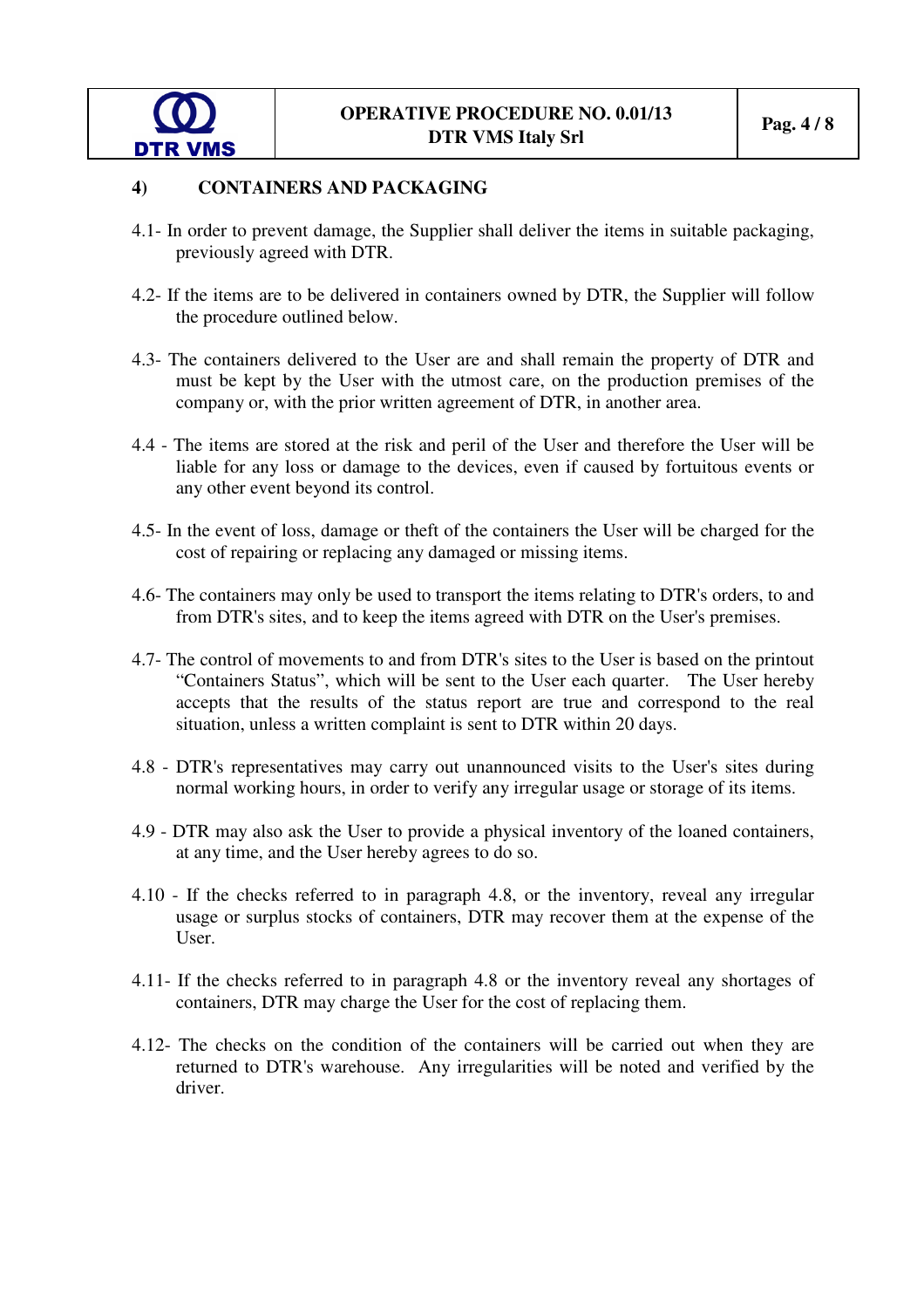

#### **5) DEFECTS AND WARRANTIES**

5.1- The Supplier guarantees the quality of the goods, the absence of defects and that the item will correspond to the specific requirements; the Supplier also warrants that the item will be reliable and fit for the intended purpose, and will conform to the requirements of Italian and foreign law as and foreign requirements, as reported by DTR.

Flaws, defects or non-conformities may be verified at any time, before or after the item is used in production, and after the product is marketed by DTR.

5.2- Components with measurable characteristics that exceed the prescribed limits will not be permitted in any batch of items supplied to DTR, unless indicated otherwise in writing.

Therefore, if one or more components does not fall within the limits, the batch of items in question will be considered "Non Conforming" or "Rejected".

- 5.3- If the flaw, defect or non-conformity recorded during the period between delivery of the item and its use in production, DTR may, after sending a Non Conformity Report:
	- a) Reject the entire batch at the expense and risk of the Supplier, without requesting replacement if it is of no use to DTR.
	- b) Dispose of the defective items at its own premises, if they are considered to be unrecoverable and/or make them recognisable before they are rejected.
	- c) In urgent cases, ask the Supplier to sort the defective items at its own expense, or sort the items itself at the expense and risk of the Supplier, if the Supplier has failed to do so within the required deadline, as agreed with DTR.
	- d) In urgent cases, and at the risk and expense of the Supplier, recover the items by carrying out additional work and/or making changes to the internal production cycle.
	- e) Charge the Supplier with the cost of the checking, storing and processing required in order to diagnose the defect.
- 5.4- With regard to any defects, flaws or non conformities in the items which are detected by DTR's customer prior to, during or after use by the customer, DTR may claim an indemnity for the loss suffered as its own expense (cost of production) and to reimburse the customer. DTR must inform the Supplier of any defects and allow the Supplier to verify them at its own expense, at an appropriate location, and if necessary will allow the Supplier to participate in the negotiations with DTR's customer.
- 5.5- The Supplier shall maintain appropriate equipment, production processes and control processes to ensure that the items are reliable, of adequate quality and conform to the agreed technical specifications.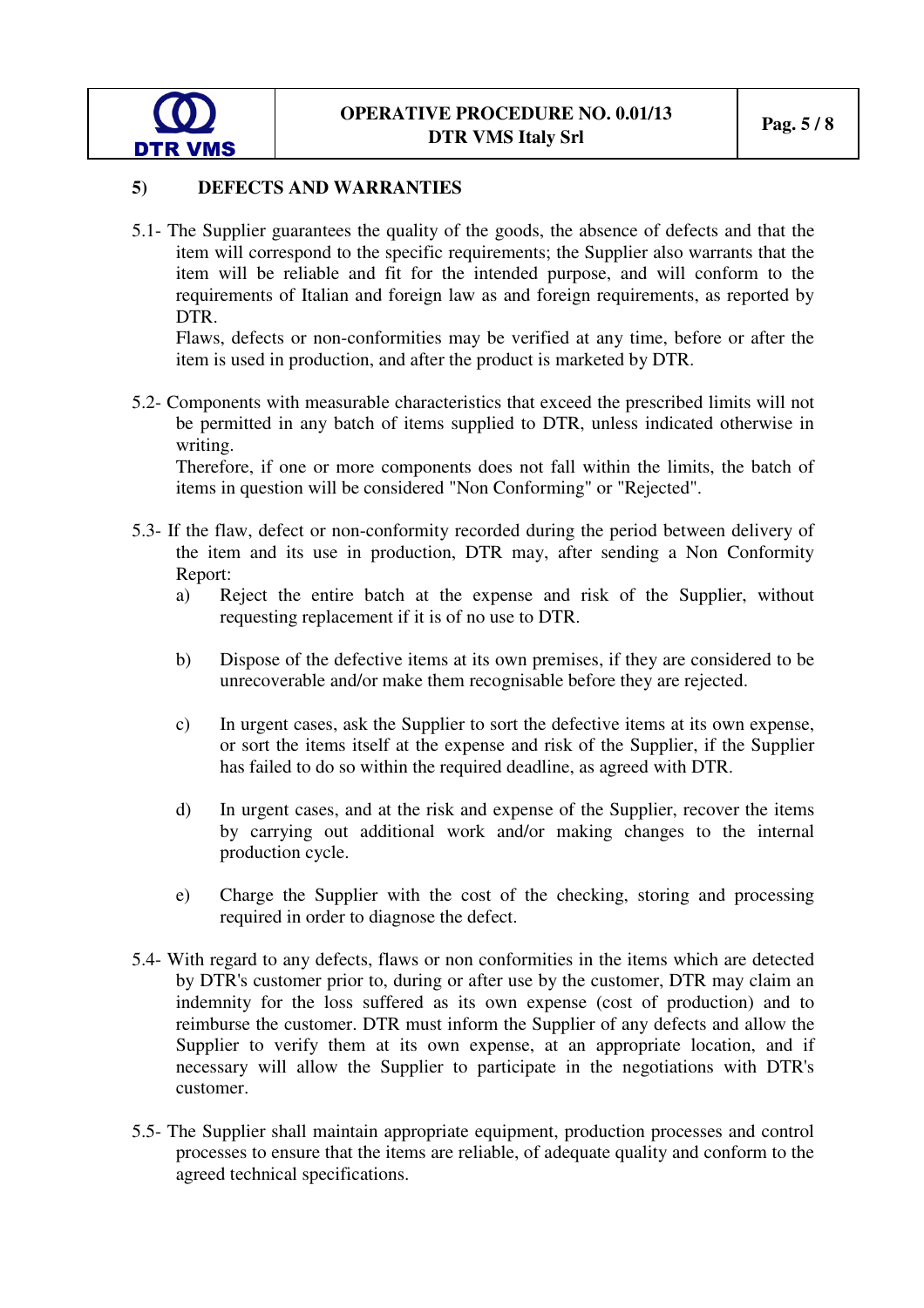- 5.6- If the Supplier is interested in items used directly in DTR's production process, it agrees to view and accept the conditions of Procedure N.1.17 (Supplies Quality) and in Procedure N.1.15 (Supplies Quality for the Business Unit Rubber Compound).
- 5.7- If the ordered item is subject to Italian or foreign laws on safety, hygiene, the environment etc., upon DTR's instructions the Supplier must prepare specific documents about the approval and testing of the product characteristics.
- 5.8- If DTR is summonsed in legal proceedings for civil or contractual liability, or is charged with violations of legal obligations (HSE etc.) as a result of the defects, non conformities or unreliability of the item, the Supplier shall indemnify DTR and pay any losses it may suffer.
- 5.9- DTR must inform the Supplier as soon as it becomes aware that the violation of laws or the invoking of the Supplier's liability is based on defects, non conformities or the unreliability of the item supplied by the Supplier.

### **6) DELIVERY**

**DTR VMS** 

- 6.1- The items must always be shipped with a Transport Note (DDT). The "invalid" additional copy of the transport note must also be attached if required. The DDT must contain the following details:
	- Recipient and destination
	- Supplier's company name
	- $\Box$  DTR item code
	- □ Description of item
	- DTR order number
	- □ Ouantity delivered
	- $\Box$  Number of parcels (Type of packaging, container code)
	- $\Box$  Any other information required in the order
- 6.2- Each DDT must include items for a single order or delivery plan.
- 6.3- The marking, packaging, labelling, identification, shipping and transport of the ordered items must take place in accordance with DTR's instructions.
- 6.4- The agreed deadlines or delivery plans are binding and essential. No delays or early deliveries will be accepted. The delivered quantities must not be higher or lower than the quantities ordered.
- 6.5- If the order cannot be fulfilled due to proven reasons of force majeure, the delivery deadlines will be extended and a new deadline will be agreed by the Parties, based on the impediment, on condition that the Supplier has promptly informed DTR of the force majeure event and has taken full measures to mitigate its effects.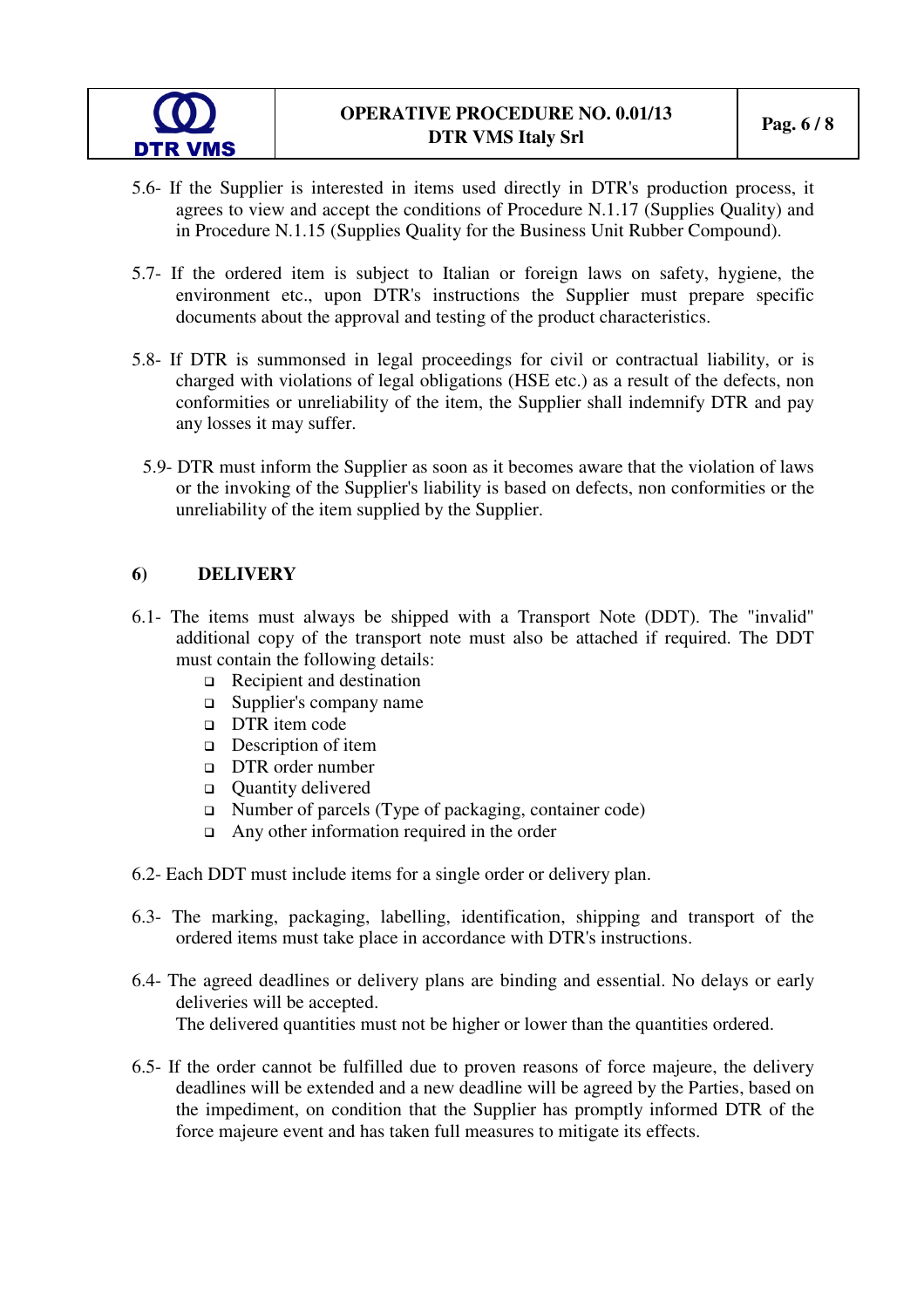

### **7) PRICES**

- 7.1- The prices stated in the order are fixed and therefore any changes based on subsequent price increases are excluded, unless agreed otherwise in writing.
- 7.2- Any price increases due to technical modifications must be notified by the Supplier in advance and in any case will only be binding on DTR if previously accepted in writing, by DTR.

### **8) INVOICING AND PAYMENTS**

- 8.1- Invoices may include items from multiple orders, unless indicated otherwise by DTR. The invoices must state:
	- the DTR order number
	- DDT number
	- DTR item code
	- **Quantity delivered**
	- **Price stated on the order**
	- □ Total
	- VAT
- 8.2- The terms of payment are those defined in the order.
- 8.3- DTR will make the payment in the agreed ways and on the agreed deadlines, subject to receipt of the duly completed invoices as mentioned above.
- 8.4 The Supplier is expressly prohibited from issuing bills or collection orders for the settlement of invoices. If bills or collection orders are issued, they will not be collected and the Supplier will be held liable for any resulting loss.
- 8.5- The Supplier shall not issue invoices for equipment placed on loan with the Supplier, before having obtained full approval for the samples, and written authorisation to submit the invoice. If the invoice is issued prior to such authorisation, DTR will make the payments from the date of authorisation agreed in writing.
- 8.6- If defective or non conforming items or batches are supplied, DTR will issue a debit note to the supplier, to the value of the non conforming items. The debit note may be increased by the costs incurred by DTR in delivering defective items or batches.
- 8.7- The debit notes may also be deducted from any payments due.
- 8.8 Any variations to the above points must be authorised by DTR in writing.